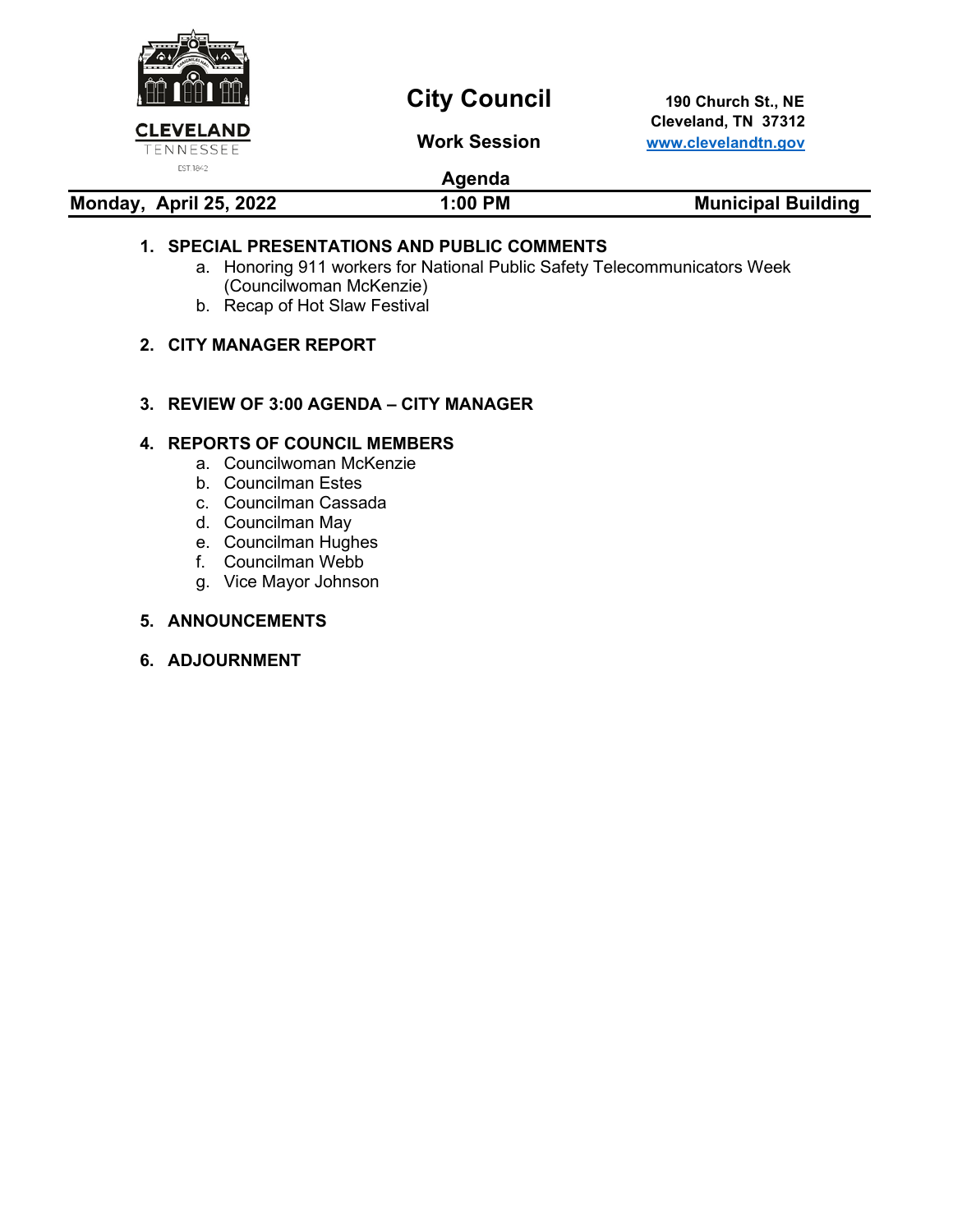

# **City Council** 190 Church St., NE

 **Cleveland, TN 37311 Regular Session [www.clevelandtn.gov](http://www.clevelandtn.gov/)**

# EST. 1842

# **Agenda**

**Monday, April 25, 2022** 3:00 PM 3:00 PM Municipal Building

- **1. CALL TO ORDER**
- **2. ROLL CALL**
- **3. PLEDGE OF ALLEGIANCE AND INVOCATION**

# **4. WAIVE READING OF MINUTES**

a. Regular Session – April 11, 2022 (p. 1)

# **5. SPECIAL PRESENTATIONS AND PUBLIC COMMENTS**

# **6. HEARING PETITIONS AND COMMUNICATIONS**

# **7. CONSENT AGENDA**

- a. **Final Passage - Zoning Ordinance 2022-03 –** Rezoning 13.00 acres, more or less, located on Cherokee Gateway Boulevard (a portion of Tax Map 56 Parcel 45.00) from CH Commercial Highway Zoning District to IL Light Industrial Zoning District (Planning Commission: Approved 7-0; 2 absent) (City Council: 1<sup>st</sup> Reading, January 10, 2022; Approved 7-0) (p. 2-6).
- b. **Final Passage - Zoning Ordinance 2022-07** Zoning of about .51 acres of a portion of property located at 1555 Johnson Boulevard from the unincorporated county FAR to R2 Low Density Single and Multi-Family Residential Zoning District (Tax Map 58P Parcel 007.00) (Planning Commission: Approve 9-0) (p. 7-10).
- c. **Final Passage - Zoning Ordinance 2022-08** Zoning of about 7.35 acres located at 3210 Michigan Avenue from the unincorporated county FAR to PUD36 Planned Unit Development (Tax Map 50 Parcels 014.01) (Planning Commission: Approved 4-1; 1 recused, 3 absent) (p. 11-20).
- d. **Final Passage - Zoning Ordinance 2022-09**  Zoning of about 22.69 acres located on Michigan Avenue from the unincorporated county FAR to PUD37 Planned Unit Development (Tax Map 50 Parcels 043.00) (Planning Commission: Approved 9-0) (p. 21-30).
- e. **Resolution 2022-35** Supporting the designation certain streets within the City as a portion of the United States Bike Route 21 (USBR21) (p. 31-33).

# **8. UNFINISHED BUSINESS**